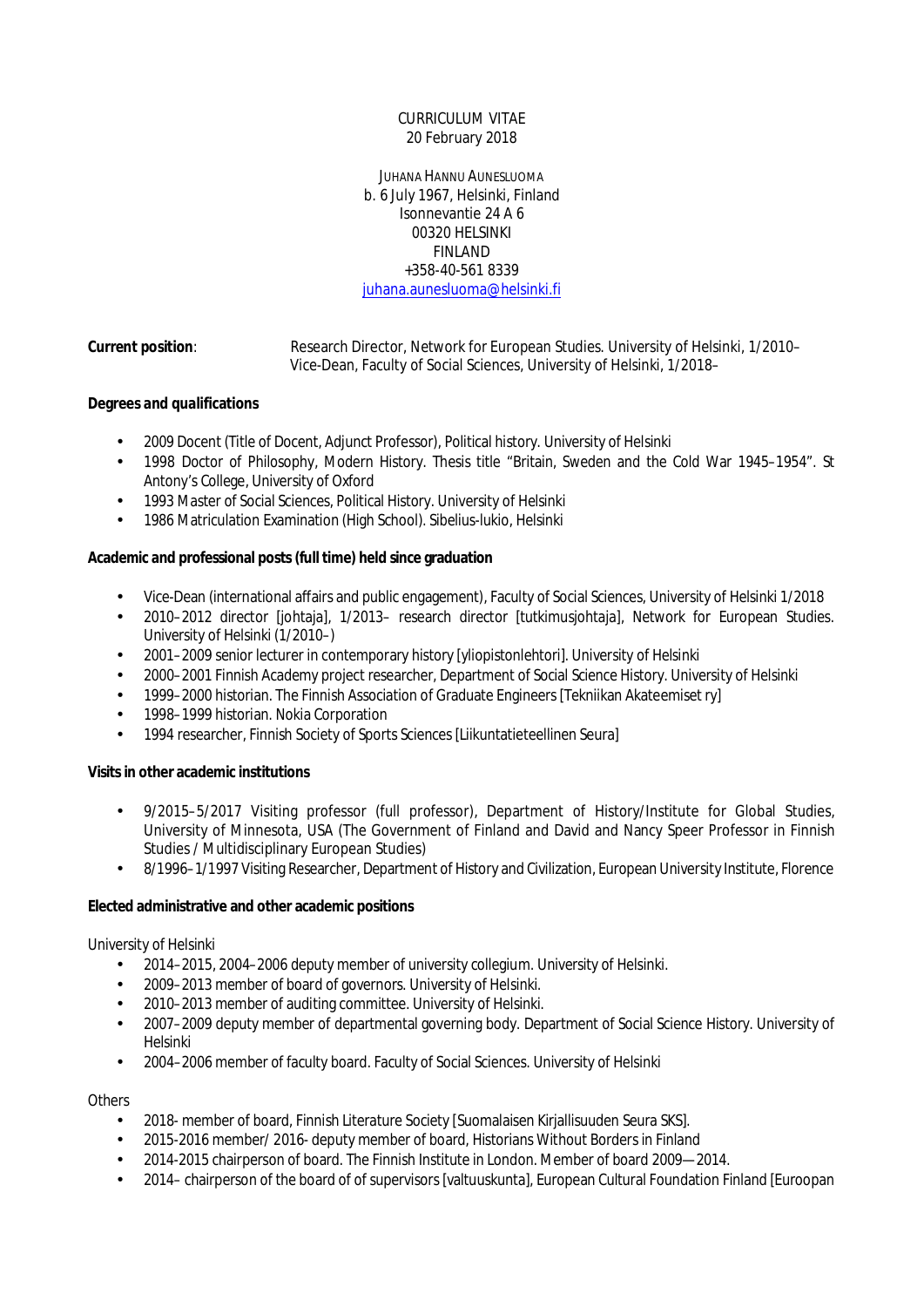kulttuurisäätiön Suomen osasto], 2012–2014 member

- 2013– member of board., vice-president 2018–, Finnish Historical Society [Suomen Historiallinen Seura]
- 2013– member of board of supervisors [valtuuskunta], Eurooppasäätiö
- 2011– president. Finnish European Studies Association FESA
- 2004–2006 vice-president. Finnish International Studies Association FISA
- 2000–2004 president. Finnish International Studies Association FISA
- 2000–2013 member of board of trustees [2000–2012] and member of board [2000–2013], P. E. Svinhufvud's Foundation [P. E. Svinhufvudin muistosäätiö]

**Appointed administrative and other academic positions**

University of Helsinki

- 2018– member of Steering Committee [johtoryhmä]. Faculty of Social Sciences, University of Helsinki.
- 2018– chair, Committee for International affairs and public engagement [viestintä- ja vuorovaikutustyöryhmä], Faculty of Social Sciences, University of Helsinki.
- 2018– chair, Committee for workplace wellbeing and equality [työhyvinvointi- ja tasa-arvotyöryhmä], Faculty of Social Sciences, University of Helsinki.
- 2018– member, Consultative Board of the Central Campus Library [keskustakampuksen kirjastoneuvottelukunta],  $\mathbf{r}$ University of Helsinki.
- 2008– member of the Steering Committee of the Centre in Nordic Studies, Faculty of Humanities, University of Helsinki.
- 2014– member of Steering Committee, Studia Generalia lectures. Open University.
- 2017–2018 director and chairperson, Master's Degree Programme in European and Nordic Studies, University of Helsinki.
- 2014–2015, 2016–2017 deputy head of department [laitoksen varajohtaja]. Department of Political and Economic Studies, Faculty of Social Science.
- 2014–2015 member of Steering Committee [johtoryhmä]. Department of Political and Economic Studies, Faculty of Social Sciences.
- 2014–2017 vice-chair, Teaching skills evaluation committee [opetustaitoryhmä], Faculty of Social Sciences.
- 2014–2015 member of Search Committee, Faculty of Social Sciences.
- 2013–2015 member of board of Doctoral Programme in Political, Societal and Regional Change [Poliittisten, yhteiskunnallisten ja alueellisten muutosten tutkimuksen tohtoriohjelma].
- 2010–2017 chair, board of Network for European Studies. University of Helsinki (2008–2009 deputy member)
- 2010–2017 chair, steering committee of Master's Degree Programme in European Studies. University of Helsinki (2008–2009 member)
- 2010–2017 member of steering committee of Master's Degree Programme in East European, Balkan and Baltic Studies. Aleksanteri institute, University of Helsinki
- 2011–2013 associate member. [sidosryhmäjäsen], Central Campus Consultative Committee [keskustakampuksen neuvottelukunta]. University of Helsinki
- 2008–2010 member of the steering committee and programme committee of International Masters in State and Society with reference to Central and Eastern Europe IMESS (an Erasmus Mundus consortium of six European universities coordinated by the School of Slavonic and Eastern European Studies SSEES, University College of London)
- 2007–2010 member of the committee of international affairs. Faculty of Social Sciences, University of Helsinki
- 2005–2010 member of the steering committee of European Area Studies. Renvall Institute of Area and Cultural Studies and the Department of World Cultures, University of Helsinki
- 2001–2006 member of the steering committee of Study and Teaching Development. Faculty of Social Sciences, University of Helsinki
- 2001–2005 member of the steering committee of British and Irish Studies. Renvall Institute of Area and Cultural Studies and the Department of World Cultures, University of Helsinki
- 2001–2004 member of the student selection committee, Teacher training in History and Social Sciences [erillisten aineenopettajien valintalautakunta]. Faculty of Behavioral Sciences, University of Helsinki
- 2001–2002 member of the student selection committee. Faculty of Social Sciences, University of Helsinki

**Others**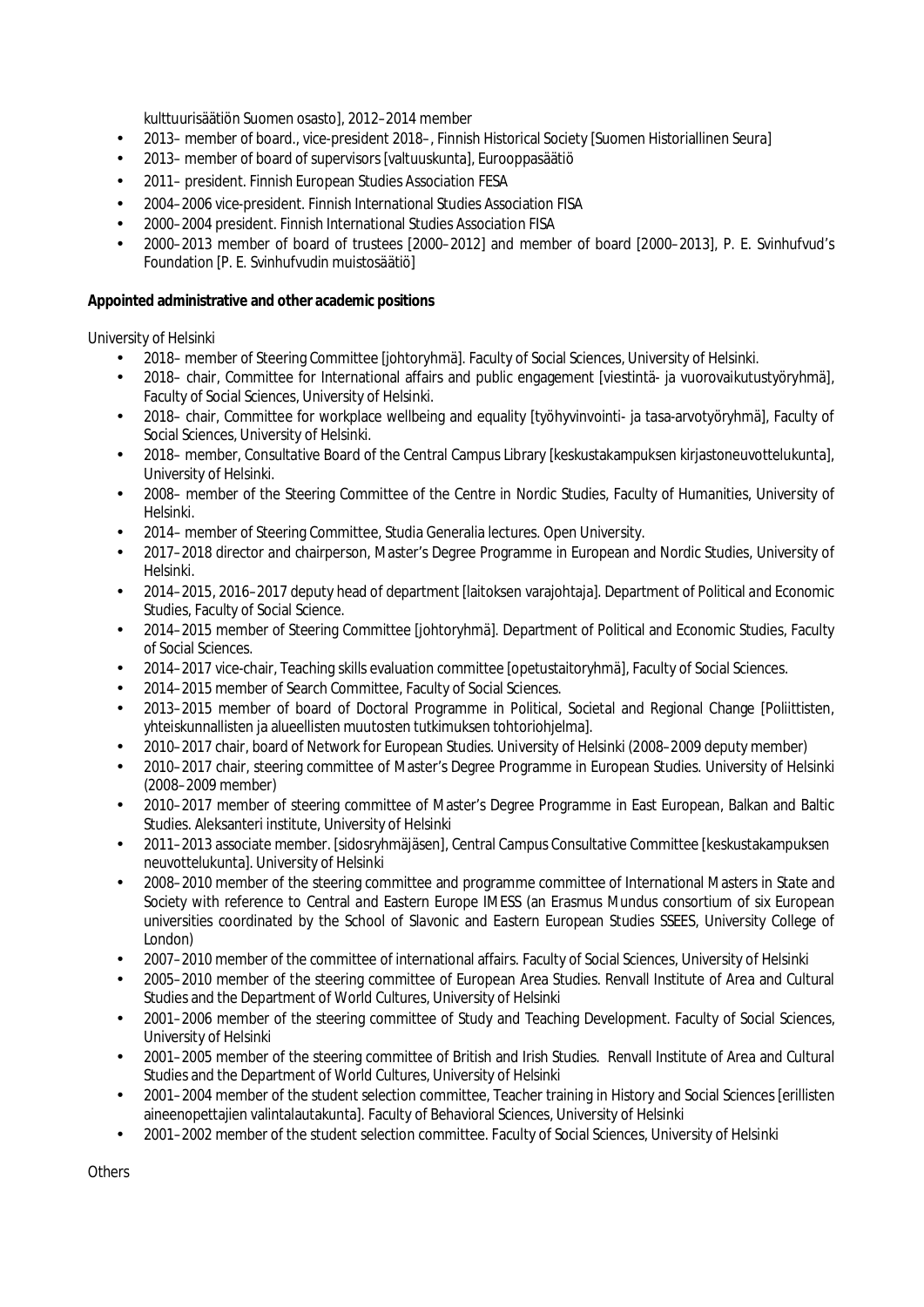- 2013–2015 member, The Finnish Board of Matriculation Examinations [jäsen, Ylioppilastutkintolautakunta],  $\ddot{\phantom{a}}$ 2007– apujäsen [associate member]
- 2013–2015 chair, history & social sciences division [historian ja yhteiskuntaopin jaoksen puheenjohtaja], 2007– examiner [sensori], 2008–2015 exam designer [tehtävänlaadintaryhmän jäsen]
- 2010– member of Academic Council. Europaeum (Oxford)
- 2008–2015 member of History Committee. Finnish Ministry for Foreign Affairs
- 2000–2010 secretary, 2011–2015 treasurer, P. E. Svinhufvud's Foundation [P. E. Svinhufvudin muistosäätiö]

**Editorial positions in academic journals, publications and research resources**

- 2014– member of editorial board, Baltic Journal of European Studies (de Gruyter)
- 2012–2017 member of steering committee [ohjausryhmä], The Online Archive of Finnish Foreign Policy [Eilenarkisto], Finnish Institute for International Affairs
- 2007– 2015 associate editor [toimittaja]. *Historiallinen Aikakauskirja* (The Finnish Historical Journal)
- 2011– (previous term 2003–2006) member of editorial board [toimitusneuvoston jäsen]. *Ulkopolitiikka*-lehti (Finnish Foreign Policy Journal)

# **Recognitions and prizes**

- 2011 The Most Beautiful Book of the Year Award, *Linkki 1–4* History textbooks for High School. As a member in the authors' team [Vuoden kaunein kirja –palkinto, Linkki lukion historia 1–4, kirjoittajaryhmän jäsenenä]
- 2009 Member of the Finnish Historical Society [tutkijajäsen]  $\mathbf{r}$
- 2005 Teacher of the year -award. Faculty of Social Sciences, University of Helsinki.
- 1993 Master's thesis prize. Faculty of Social Science, University of Helsinki

**Doctoral dissertation public examinations**

- 2017 Faculty of Social Sciences, University of Turku. Olli Korhonen, *Integraatiomyönteisten etujärjestöjen linjat ja toiminta ennen Suomen EU-jäsenyyttä.*
- 2015 Department of History, University of Oulu. Ari Uusitalo, *Hyvästit, potkut vaiko lobbauksen hedelmä? Yhdysvaltain suhtautuminen Filippiinien itsenäisyyskysymykseen ja sen ratkaisuun 1929-1934*
- 2012 Department of History and Civilization, European University Institute, Florence. Lars-Fredrik Stöcker: *Bridging the Baltic Sea: Networks of Resistance and Opposition during the Cold War era.*
- 2012 Faculty of Arts, University of Jyväskylä, Finland. Jukka Leinonen, *Beginning of the Cold War as a Phenomenon of Realpolitik – U.S. Secretary of State James F. Byrnes in the Field of Power Politics 1945–1947.*
- 2011 Kungliga Tekniska Högskolan, Stockholm. Johan Gribbe: *STRIL 60: Teknik, vetenskap och svensk säkerhetspolitik under det kalla kriget.*
- 2011 Faculty of Arts, University of Helsinki, Finland. Tapio Koskimies: *Puolustuskykyinen valtio vai Ruotsin hälytyskello? Suomen sotilasstrateginen asema ja puolustuskyky asiantuntija-arvioissa kylmän sodan alkuvuosina.*
- 2009 Faculty of Arts, Åbo Akademi, Finland. Jerker Widén: *Väktare, ombud, kritiker. Sverige i amerikanskt*  $\ddot{\phantom{a}}$ *säkerhetstänkande 1961–1968.*

# **Doctoral dissertation pre-examinations**

- 2016, 2017 Faculty of Social Sciences, University of Turku. Olli Korhonen, *Integraatiomyönteisten etujärjestöjen linjat ja toiminta ennen Suomen EU-jäsenyyttä.*
- 2013 Faculty of Theology (Church History). Aappo Laitinen: *The Holy See, Britain and the Crisis of Malta, 1927— 1933.*
- 2012 Department of History and Civilization, European University Institute, Florence. Lars-Fredrik Stöcker: *Bridging the Baltic Sea: Networks of Resistance and Opposition during the Cold War era.*
- 2011 Faculty of Arts, University of Jyväskylä. Jukka Leinonen: *The Beginning of the Cold War as a Realpolitikal Phenomenon – U.S. Secretary of State James F. Byrnes in the Field of Power Politics 1945–1947.*
- 2011 Faculty of Arts, University of Helsinki. Henrik Tala: *Suomea pelastamassa. Ranskan pääministeri Éduard Daladier'n Suomen politiikka talvella 1939–40.*
- 2010 Faculty of Arts, University of Helsinki. Tapio Koskimies: *Suomi suvereeni valtakunta vai Ruotsin hälytyskello? Suomen sotilasstrateginen asema ja puolustuskyky asiantuntija-arvioissa kylmän sodan alkuvuosina.*